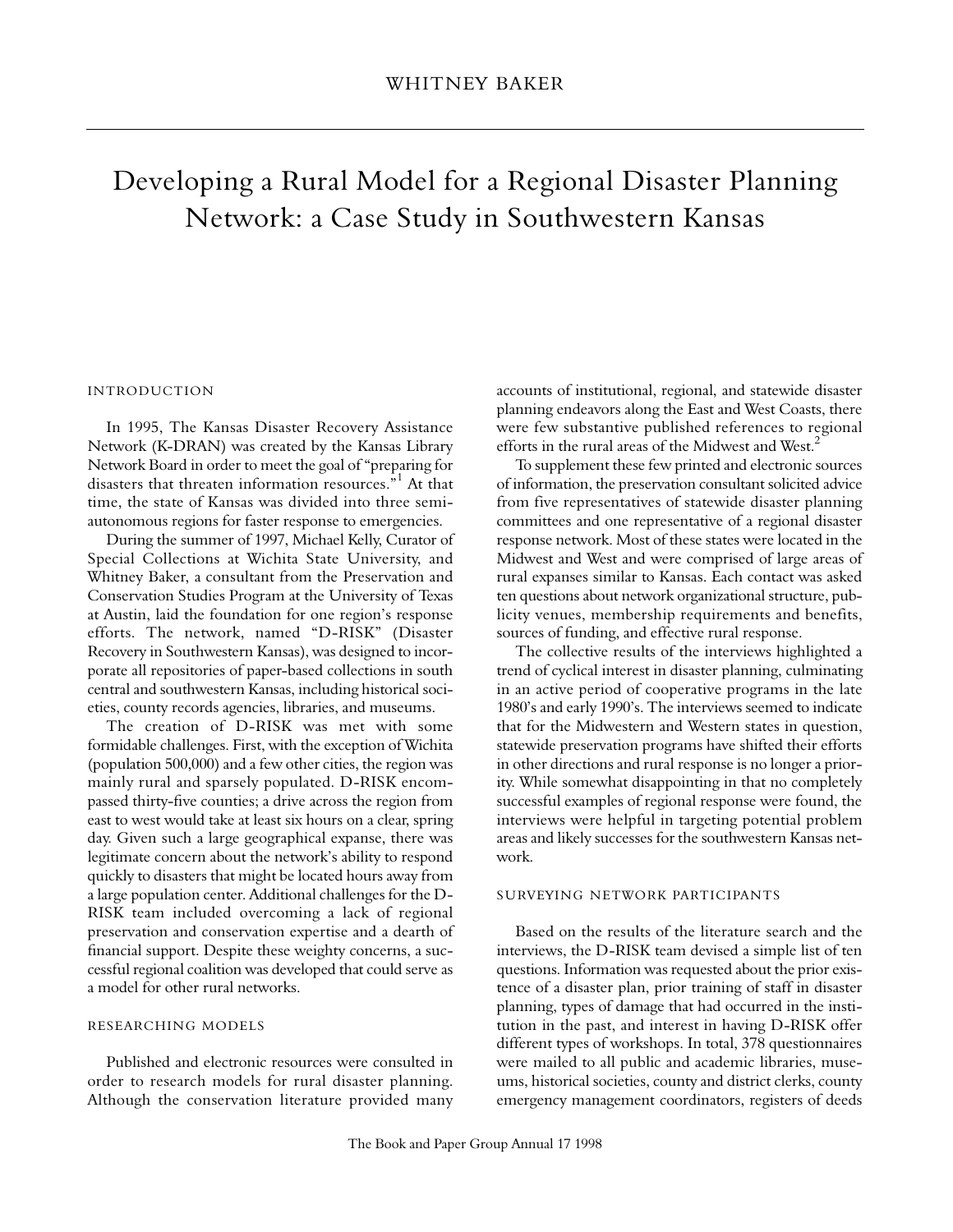and county treasurers (fig. 1). The results of the survey, based on a response rate in the first three weeks of 33%, indicate that over 80% of the institutions did not have a disaster plan (fig. 2). 73% of respondents expressed interest in attending workshops, especially on salvaging techniques and writing a disaster plan.

The questionnaires were accompanied by a letter explaining the goals of D-RISK and its free membership policy. The letter also provided a simple definition of a "disaster plan," in order to clarify that D-RISK's focus was not on evacuation of staff and visitors from a stricken building, but rather on the preservation of records materials housed therein. In addition, the packet sent to each institution contained a flyer advertising the first disaster preparedness and salvage workshop.

The first D-RISK workshop, which was led by Tom Clareson of the Amigos Bibliographic Council, Inc., was held at Wichita State University in September 1997. Funds from a local private donor enabled five representatives of smaller institutions to attend. Participants in that two-day event, including a librarian from a small town that had been leveled eight years earlier by a tornado, returned to their institutions with greater confidence and undampened enthusiasm.

Since the first workshop, members of the Wichita Area Library Association have sponsored other similar workshops for librarians and curators in the Wichita area. Additional classes have been planned for other areas in the region. Because many questionnaire respondents indicated an interest in attending workshops on other preservation topics, a class in simple book repair is being planned for the future.

## CREATING THE NETWORK

In order to ensure the effectiveness of D-RISK over time, a "top-ten" list of recommendations was devised in order to erect an enduring organizational structure, liaison with regional organizations and county emergency agencies, recruit potential members, and cultivate regional expertise. Each goal was designed to be achievable in light of the geographical, financial, and expertise limitations facing the network. These goals, which could easily be adapted for use in other regions, were to:

- 1. Form a rotating board of elected officials, each serving 2-3 year terms. This board should represent a cross-section of institutional types and locations. One person should serve as the chair. To solicit board members, D-RISK should tap into the list of former workshop participants.
- 2. *Follow up with participants in disaster workshops* by sending a postcard to remind institutions to regularly update their plans and to request a copy of disaster plans to keep on file.
- 3. *Encourage regional associations* to host workshops based on questionnaire responses. These associations might include library networks, genealogy groups, and museum organizations.
- 4. *Cultivate regional and local sources of funding* to host workshops and purchase disaster supplies. This goal recognizes that Kansans are generally fiercely independent people who are more likely to donate money or supplies to a regional or local effort than to a statewide one.
- 5. *Research the main venues of communication in the region and advertise events via these means.* For example, libraries, museums and county agencies usually publish newsletters or maintain listservs that might be willing to feature short articles on disaster preparedness.
- 6. *Create a simple website* to act as a central clearinghouse of information. The site could include a calendar of upcoming events, names of regional contact persons (with links to their email addresses), sources for disaster supplies and services, examples of working disaster plans, simple preservation tips, and links to other sites of interest.
- 7. *Encourage every institution to purchase and maintain a minimal cache of disaster supplies.* For network members in rural areas, the list should focus on supplies one could obtain at a hardware or discount store.
- 8. *Establish three to four centralized holding areas* for copies of institutional disaster plans to ensure that no institution will be caught with its only copy inside a destroyed building.
- 9. *Create sub-regional phone/fax/email trees* to relay information in time of emergency.
- 10. *Liaison with county agencies and the Kansas Division of Emergency Management* to provide contacts and simple handouts for these offices to keep on file.

#### **CONCLUSION**

The establishment of D-RISK, despite significant initial limitations, has been encouraging. The creation of the network was met with great enthusiasm and every workshop has been well attended. By the end of the project period, the southwestern Kansas network was firmly established. Its practical approach towards disaster preparedness, supplemented by input from regional and statewide networks in the West and Midwest, serves as a practical model that can be successfully adopted in other rural areas.

# AC KNOWLED GMENTS

The author would like to thank Michael Kelly, Curator of Special Collections at Ablah Library, and all his staff at Wichita State University who helped make this project a success. Thanks also are extended to those representatives